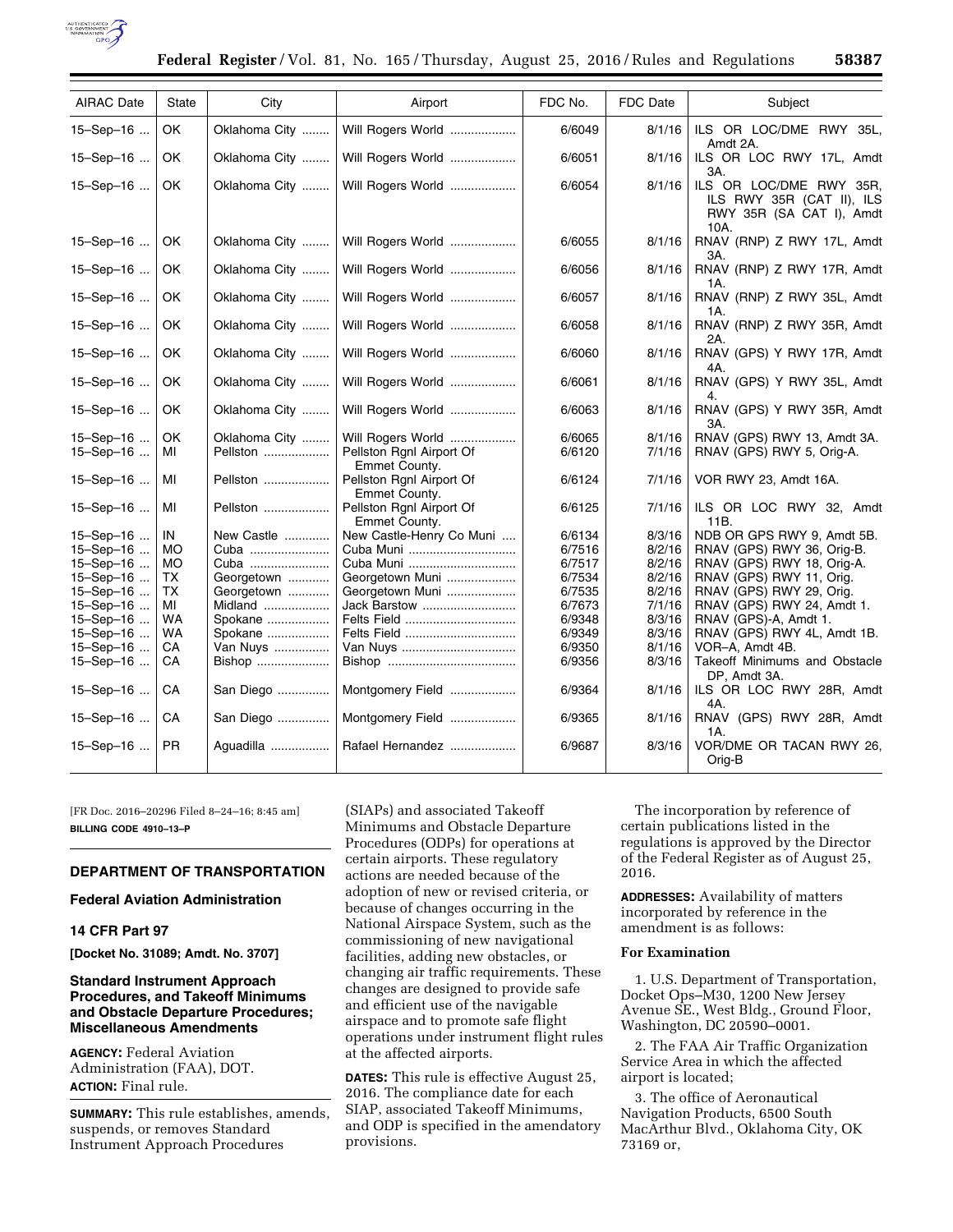4. The National Archives and Records Administration (NARA). For information on the availability of this material at NARA, call 202–741–6030, or go to: *[http://www.archives.gov/](http://www.archives.gov/federal_register/code_of_federal_regulations/ibr_locations.html) federal*\_*[register/code](http://www.archives.gov/federal_register/code_of_federal_regulations/ibr_locations.html)*\_*of*\_*federal*\_ *regulations/ibr*\_*[locations.html.](http://www.archives.gov/federal_register/code_of_federal_regulations/ibr_locations.html)* 

#### **Availability**

All SIAPs and Takeoff Minimums and ODPs are available online free of charge. Visit the National Flight Data Center at *nfdc.faa.gov* to register. Additionally, individual SIAP and Takeoff Minimums and ODP copies may be obtained from the FAA Air Traffic Organization Service Area in which the affected airport is located.

### **FOR FURTHER INFORMATION CONTACT:**

Thomas J. Nichols, Flight Procedure Standards Branch (AFS–420), Flight Technologies and Programs Divisions, Flight Standards Service, Federal Aviation Administration, Mike Monroney Aeronautical Center, 6500 South MacArthur Blvd. Oklahoma City, OK 73169 (Mail Address: P.O. Box 25082, Oklahoma City, OK 73125) Telephone: (405) 954–4164.

**SUPPLEMENTARY INFORMATION:** This rule amends Title 14 of the Code of Federal Regulations, Part 97 (14 CFR part 97), by establishing, amending, suspending, or removes SIAPS, Takeoff Minimums and/or ODPS. The complete regulatory description of each SIAP and its associated Takeoff Minimums or ODP for an identified airport is listed on FAA form documents which are incorporated by reference in this amendment under 5 U.S.C. 552(a), 1 CFR part 51, and 14 CFR part § 97.20. The applicable FAA forms are FAA Forms 8260–3, 8260–4, 8260–5, 8260–15A, and 8260–15B when required by an entry on 8260–15A.

The large number of SIAPs, Takeoff Minimums and ODPs, their complex nature, and the need for a special format make publication in the **Federal Register** expensive and impractical. Further, airmen do not use the regulatory text of the SIAPs, Takeoff Minimums or ODPs, but instead refer to their graphic depiction on charts printed by publishers of aeronautical materials. Thus, the advantages of incorporation by reference are realized and publication of the complete description of each SIAP, Takeoff Minimums and ODP listed on FAA form documents is unnecessary. This amendment provides the affected CFR sections and specifies the types of SIAPs, Takeoff Minimums and ODPs with their applicable effective dates. This amendment also identifies the airport and its location, the procedure, and the amendment number.

# **Availability and Summary of Material Incorporated by Reference**

The material incorporated by reference is publicly available as listed in the **ADDRESSES** section.

The material incorporated by reference describes SIAPS, Takeoff Minimums and/or ODPS as identified in the amendatory language for part 97 of this final rule.

# **The Rule**

This amendment to 14 CFR part 97 is effective upon publication of each separate SIAP, Takeoff Minimums and ODP as Amended in the transmittal. Some SIAP and Takeoff Minimums and textual ODP amendments may have been issued previously by the FAA in a Flight Data Center (FDC) Notice to Airmen (NOTAM) as an emergency action of immediate flight safety relating directly to published aeronautical charts.

The circumstances that created the need for some SIAP and Takeoff Minimums and ODP amendments may require making them effective in less than 30 days. For the remaining SIAPs and Takeoff Minimums and ODPs, an effective date at least 30 days after publication is provided.

Further, the SIAPs and Takeoff Minimums and ODPs contained in this amendment are based on the criteria contained in the U.S. Standard for Terminal Instrument Procedures (TERPS). In developing these SIAPs and Takeoff Minimums and ODPs, the TERPS criteria were applied to the conditions existing or anticipated at the affected airports. Because of the close and immediate relationship between these SIAPs, Takeoff Minimums and ODPs, and safety in air commerce, I find that notice and public procedure under 5 U.S.C. 553(b) are impracticable and contrary to the public interest and, where applicable, under 5 U.S.C. 553(d), good cause exists for making some SIAPs effective in less than 30 days.

The FAA has determined that this regulation only involves an established body of technical regulations for which frequent and routine amendments are necessary to keep them operationally current. It, therefore—(1) is not a ''significant regulatory action'' under Executive Order 12866; (2) is not a ''significant rule'' under DOT Regulatory Policies and Procedures (44 FR 11034; February 26,1979); and (3) does not warrant preparation of a regulatory evaluation as the anticipated impact is so minimal. For the same reason, the FAA certifies that this amendment will not have a significant economic impact on a substantial

number of small entities under the criteria of the Regulatory Flexibility Act.

### **List of Subjects in 14 CFR Part 97**

Air traffic control, Airports, Incorporation by reference, Navigation (air).

Issued in Washington, DC, on July 29, 2016.

#### **John S. Duncan,**

*Director, Flight Standards Service.* 

### **Adoption of the Amendment**

Accordingly, pursuant to the authority delegated to me, Title 14, Code of Federal Regulations, Part 97 (14 CFR part 97) is amended by establishing, amending, suspending, or removing Standard Instrument Approach Procedures and/or Takeoff Minimums and Obstacle Departure Procedures effective at 0901 UTC on the dates specified, as follows:

# **PART 97—STANDARD INSTRUMENT APPROACH PROCEDURES**

■ 1. The authority citation for part 97 continues to read as follows:

**Authority:** 49 U.S.C. 106(f), 106(g), 40103, 40106, 40113, 40114, 40120, 44502, 44514, 44701, 44719, 44721–44722.

■ 2. Part 97 is amended to read as follows:

# **Effective 15 September 2016**

- Troy, AL, Troy Muni Airport at N Kenneth Campbell Field, ILS OR LOC RWY 7, Amdt 11
- Troy, AL, Troy Muni Airport at N Kenneth Campbell Field, RNAV (GPS) RWY 7, Amdt 3
- Troy, AL, Troy Muni Airport at N Kenneth Campbell Field, RNAV (GPS) RWY 25, Amdt 3
- El Monte, CA, San Gabriel Valley, NDB OR GPS–C, Amdt 1A
- El Monte, CA, San Gabriel Valley, VOR OR GPS–A, Amdt 7A
- El Monte, CA, San Gabriel Valley, VOR or GPS–B, Amdt 3A
- Half Moon Bay, CA, Half Moon Bay, Takeoff Minimums and Obstacle DP, Amdt 1
- Hanford, CA, Hanford Muni, Takeoff Minimums and Obstacle DP, Amdt 1A Hayward, CA, Hayward Executive, LOC/
- DME RWY 28L, Amdt 3B
- Hayward, CA, Hayward Executive, RNAV (GPS) RWY 28L, Amdt 1B
- Hayward, CA, Hayward Executive, VOR/DME–A, Amdt 3A
- Livermore, CA, Livermore Muni, RNAV (GPS) RWY 25R, Amdt 1
- Napa, CA, Napa County, RNAV (GPS) Z RWY 36L, Amdt 1B
- Napa, CA, Napa County, VOR RWY 6, Amdt 13B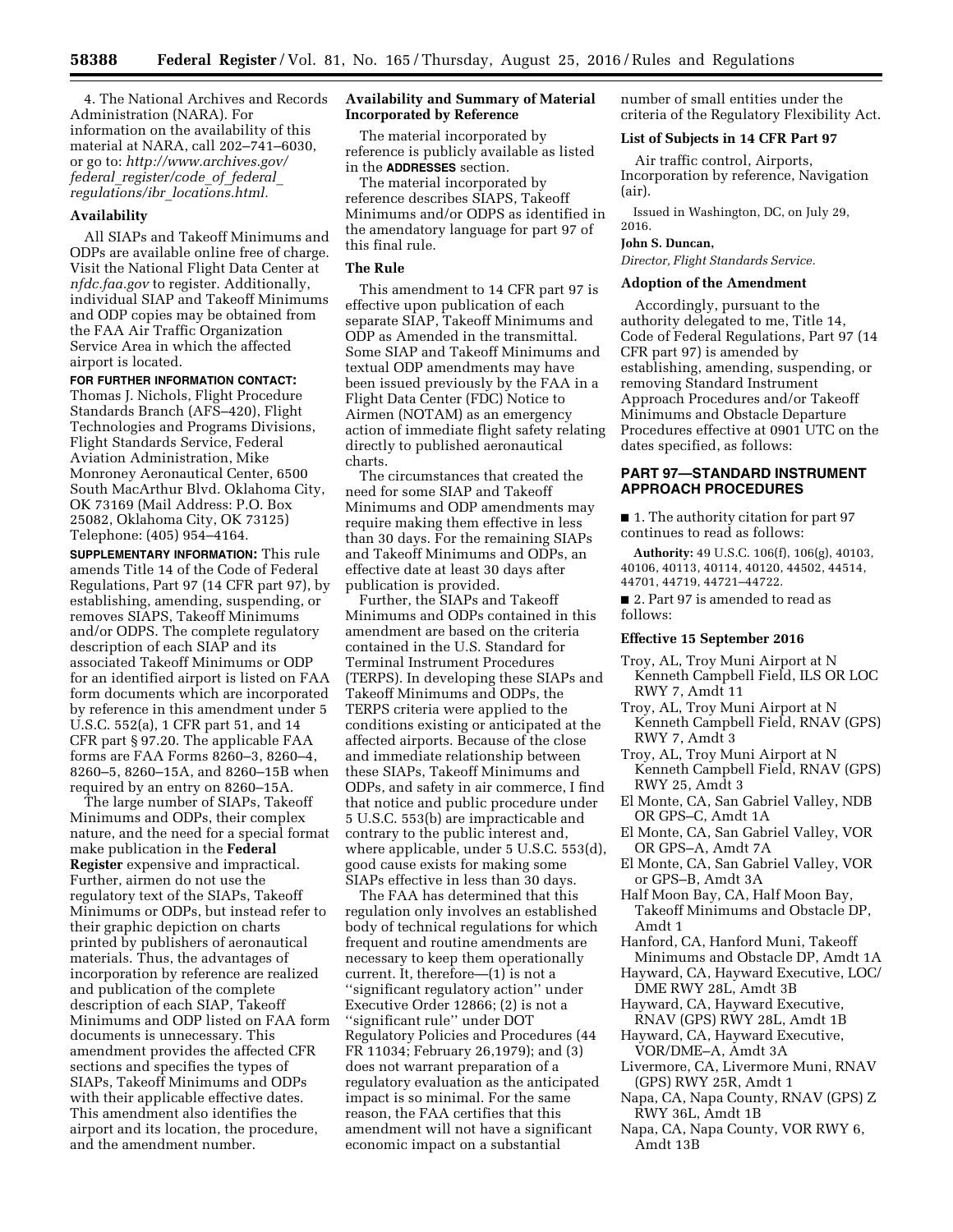- Oakland, CA, Metropolitan Oakland Intl, ILS OR LOC RWY 12, ILS RWY 12 (SA CAT I), Amdt 8A
- Oakland, CA, Metropolitan Oakland Intl, RNAV (GPS) Y RWY 28L, Amdt 4A
- Oakland, CA, Metropolitan Oakland Intl, RNAV (GPS) Y RWY 30, Amdt 5A
- Oakland, CA, Metropolitan Oakland Intl, RNAV (RNP) Z RWY 30, Amdt 3A
- Oakland, CA, Metropolitan Oakland Intl, VOR RWY 10R, Amdt 10A
- Oakland, CA, Metropolitan Oakland Intl, VOR/DME RWY 28L, Amdt 12A, CANCELED
- Palm Springs, CA, Bermuda Dunes, Takeoff Minimums and Obstacle DP, Amdt 1
- Palm Springs, CA, Jacqueline Cochran Rgnl, Takeoff Minimums and Obstacle DP, Amdt 3
- Palo Alto, CA, Palo Alto, VOR/DME RWY 31, Orig-F
- Paso Robles, CA, Paso Robles Muni, RNAV (GPS) RWY 19, Amdt 1A
- Paso Robles, CA, Paso Robles Muni, VOR RWY 19, Amdt 4C
- Paso Robles, CA, Paso Robles Muni, VOR–B, Amdt 3A
- Petaluma, CA, Petaluma Muni, VOR RWY 29, Orig-D
- San Jose, CA, Norman Y Mineta San Jose Intl, ILS OR LOC RWY 30L, ILS RWY 30L (SA CAT I), ILS RWY 30L (SA CAT II), Amdt 25A
- Santa Rosa, CA, Charles M Schulz-Sonoma County, ILS OR LOC/DME RWY 32, Amdt 19A
- Santa Rosa, CA, Charles M Schulz-Sonoma County, RNAV (GPS) RWY 2, Orig-D
- Santa Rosa, CA, Charles M Schulz-Sonoma County, RNAV (GPS) RWY 32, Amdt 1B
- Santa Rosa, CA, Charles M Schulz-Sonoma County, VOR/DME RWY 14, Amdt 3B
- Holyoke, CO, Holyoke, RNAV (GPS) RWY 14, Orig-F
- Trinidad, CO, Perry Stokes, NDB–A, Amdt 3, CANCELED
- Trinidad, CO, Perry Stokes, RNAV (GPS) RWY 21, Orig
- Trinidad, CO, Perry Stokes, RNAV (GPS)-B, Amdt 1, CANCELED
- Trinidad, CO, Perry Stokes, Takeoff Minimums and Obstacle DP, Amdt 5
- Trinidad, CO, Perry Stokes, TRINIDAD ONE Graphic DP
- Sarasota/Bradenton, FL, Sarasota/ Bradenton Intl, ILS OR LOC RWY 14, Amdt 6B
- Sarasota/Bradenton, FL, Sarasota/ Bradenton Intl, ILS OR LOC RWY 32, Amdt 8B
- Sarasota/Bradenton, FL, Sarasota/ Bradenton Intl, RNAV (GPS) RWY 4, Amdt 2B
- Sarasota/Bradenton, FL, Sarasota/ Bradenton Intl, RNAV (GPS) RWY 14, Amdt 3B
- Sarasota/Bradenton, FL, Sarasota/ Bradenton Intl, RNAV (GPS) RWY 32, Amdt 3B
- Sarasota/Bradenton, FL, Sarasota/ Bradenton Intl, VOR RWY 14, Amdt 18B
- St Petersburg-Clearwater, FL, St Pete-Clearwater Intl, ILS OR LOC RWY 18L, ILS RWY 18L (CAT II), Amdt 22B, CANCELED
- St Petersburg-Clearwater, FL, St Pete-Clearwater Intl, ILS OR LOC RWY 36, Orig
- St Petersburg-Clearwater, FL, St Pete-Clearwater Intl, ILS OR LOC RWY 36R, Amdt 4, CANCELED
- St Petersburg Clearwater, FL, St Pete-Clearwater Intl, RNAV (GPS) RWY 18, Orig
- St Petersburg-Clearwater, FL, St Pete-Clearwater Intl, RNAV (GPS) RWY 18L, AMDT 1C, CANCELED
- St Petersburg-Clearwater, FL, St Pete-Clearwater Intl, RNAV (GPS) RWY 36, Orig
- St Petersburg-Clearwater, FL, St Pete-Clearwater Intl, RNAV (GPS) RWY 36R, Amdt 2C, CANCELED
- St Petersburg-Clearwater, FL, St Pete-Clearwater Intl, VOR RWY 36, Orig
- St Petersburg-Clearwater, FL, St Pete-Clearwater Intl, VOR/DME RWY 36R, Amdt 2, CANCELED
- St Petersburg, FL Albert Whitted, RNAV (GPS) RWY 7, Amdt 3D
- Albany, GA, Southwest Georgia Rgnl, ILS OR LOC RWY 4, Amdt 11A
- Albany, GA, Southwest Georgia Rgnl, LOC BC RWY 22, Amdt 8A
- Albany, GA, Southwest Georgia Rgnl, VOR OR TACAN RWY 16, Amdt 27A
- Gainesville, GA, Lee Gilmer Memorial, ILS OR LOC/DME RWY 5, Orig-A
- Gainesville, GA, Lee Gilmer Memorial, NDB RWY 5, Amdt 5B
- Champaign/Urbana, IL, University of Illinois-Willard, Takeoff Minimums and Obstacle DP, Amdt 1
- Ulysses, KS, Ulysses, NDB RWY 12, Amdt 4
- Ulysses, KS, Ulysses, RNAV (GPS) RWY 12, Amdt 2
- Ulysses, KS, Ulysses, RNAV (GPS) RWY 17, Amdt 1B
- Ulysses, KS, Ulysses, RNAV (GPS) RWY 30, Amdt 1A
- Ulysses, KS, Ulysses, RNAV (GPS) RWY 35, Amdt 1A
- Hyannis, MA, Barnstable Muni-Boardman/Polando Field, ILS OR LOC RWY 15, Amdt 5
- Hyannis, MA, Barnstable Muni-Boardman/Polando Field, ILS OR LOC RWY 24, Amdt 19
- Trenton, MO, Trenton Muni, NDB RWY 18, Amdt 7D
- Trenton, MO, Trenton Muni, NDB RWY 36, Amdt 10B
- Baker, MT, Baker Muni, RNAV (GPS) RWY 13, Orig
- Deer Lodge, MT, Deer Lodge-City-County, RNAV (GPS)–A, Amdt 1
- Grand Island, NE., Central Nebraska Rgnl, ILS OR LOC RWY 35, Amdt 9F
- Grand Island, NE., Central Nebraska Rgnl, LOC/DME BC RWY 17, Amdt 9E
- Grand Island, NE., Central Nebraska Rgnl, VOR RWY 13, Amdt 19C
- Grand Island, NE., Central Nebraska Rgnl, VOR RWY 17, Amdt 24B
- Grand Island, NE., Central Nebraska Rgnl, VOR/DME RWY 31, Amdt 8A
- Grand Island, NE., Central Nebraska Rgnl, VOR/DME RWY 35, Amdt 15B
- Harvard, NE., Harvard State, RNAV (GPS) RWY 17, Orig-B
- Ogdensburg, NY, Ogdensburg Intl, LOC RWY 27, Amdt 4
- Ogdensburg, NY, Ogdensburg Intl, RNAV (GPS) RWY 27, Amdt 1
- Ogdensburg, NY, Ogdensburg Intl, Takeoff Minimums and Obstacle DP, Amdt 2
- Clinton, OK, Clinton Rgnl, RNAV (GPS) RWY 17, Amdt 3
- Clinton, OK, Clinton Rgnl, RNAV (GPS) RWY 35, Amdt 4
- Clinton, OK, Clinton Rgnl, VOR/DME– A, Orig, CANCELED
- Elk City, OK, Elk City Rgnl Business, RNAV (GPS) RWY 17, Amdt 2
- Elk City, OK, Elk City Rgnl Business, RNAV (GPS) RWY 35, Amdt 2
- Weatherford, OK, Thomas P Stafford, RNAV (GPS) RWY 35, Amdt 3
- John Day, OR, Grant County Rgnl/ Ogilvie, Takeoff Minimums and Obstacle DP, Amdt 2
- Harrisburg, PA, Harrisburg Intl, ILS OR LOC RWY 31, Amdt 1C
- Harrisburg, PA, Harrisburg Intl, Takeoff Minimums and Obstacle DP, Amdt 8A
- Indiana, PA, Indiana County/Jimmy Stewart Fld/, RNAV (GPS) RWY 11, Orig
- Indiana, PA, Indiana County/Jimmy Stewart Fld/, RNAV (GPS) RWY 29, Orig
- Indiana, PA, Indiana County/Jimmy Stewart Fld/, Takeoff Minimums and
- Obstacle DP, Orig Indiana, PA, Indiana County/Jimmy
- Stewart Fld/, Takeoff Minimums and Obstacle DP, Amdt 2, CANCELED
- Reading, PA, Reading Rgnl/Carl A Spaatz Field, RNAV (GPS) RWY 36, Orig-B
- Clarksville, TN, Outlaw Field, LOC RWY 35, Amdt 6
- Clarksville, TN, Outlaw Field, RNAV (GPS) RWY 17, Amdt 1
- Clarksville, TN, Outlaw Field, RNAV (GPS) RWY 35, Amdt 1
- Trenton, TN, Gibson County, RNAV (GPS) RWY 1, Amdt 1